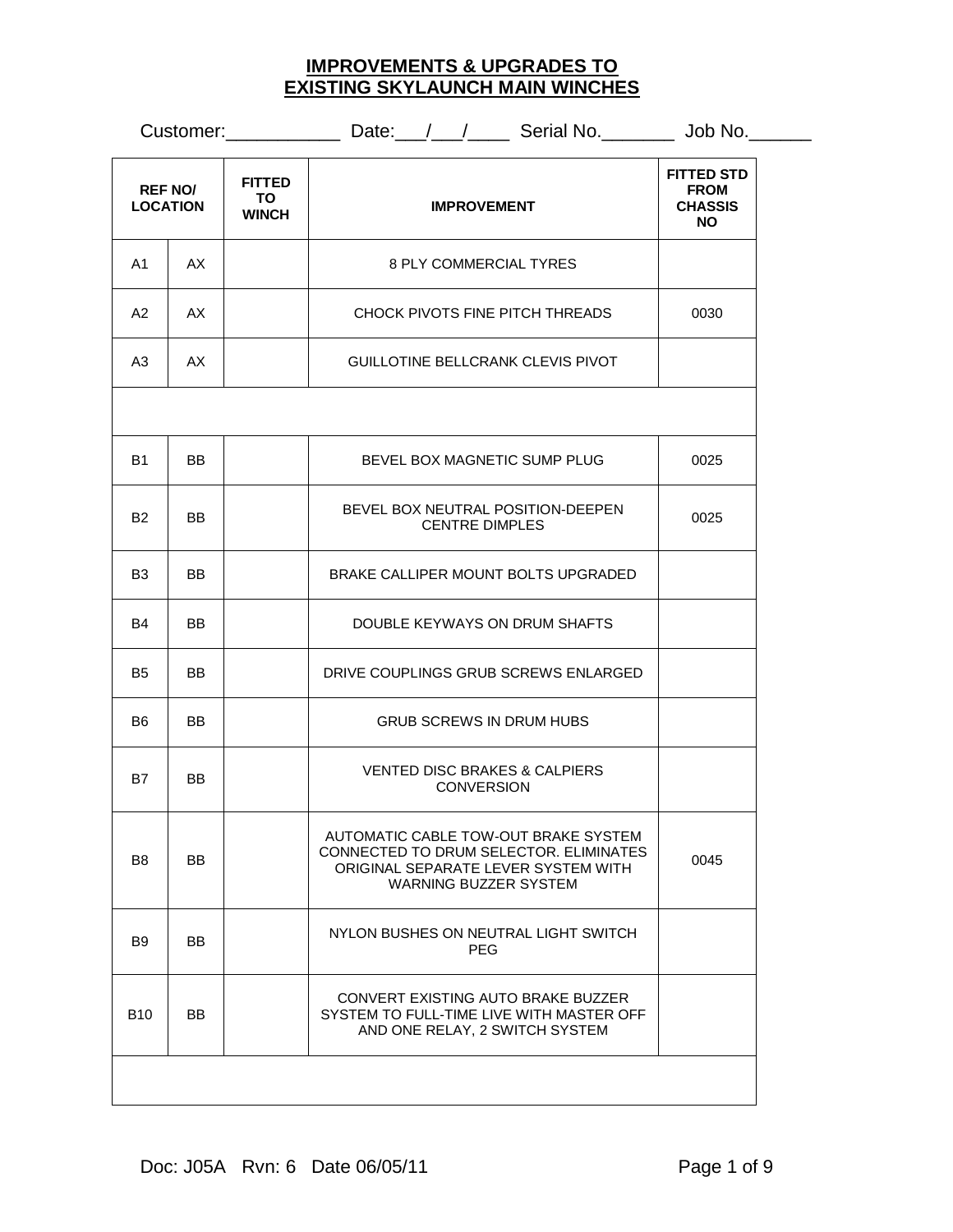| C <sub>1</sub>  | СA  | BRIGHT REPEATER LAMP FOR SIGNAL LIGHT                                                                  |      |
|-----------------|-----|--------------------------------------------------------------------------------------------------------|------|
| C <sub>2</sub>  | CA  | CAB DOOR GAS STRUT BALL END SWIVELS<br>(AND MOVE DOOR FIXING TO CLEAR DRUM<br>COVERS)                  |      |
| C <sub>3</sub>  | CA  | CAB GRAB HANDLES BENT FORWARD                                                                          | 0025 |
| C4              | СA  | BRAKE LEVER RETURN SPRING                                                                              | 0033 |
| C <sub>5</sub>  | CA  | DELETE FAN LIGHT / CHANGE INSTRUCTION                                                                  | 0030 |
| C6              | СA  | DRIVE LEVER - IN/OUT DRIVE STOPS                                                                       | 0030 |
| C7              | CA  | DRUM COVER LATCH HOOKS - STRONGER<br>REPLACEMENT SUPERSEDED SEE K9                                     |      |
| C <sub>8</sub>  | CA  | DRUM SELECTOR LEFT/RIGHT DRUM AND<br>NEUTRAL LIGHT SYSTEM (OPTIONAL)                                   |      |
| C <sub>9</sub>  | CA  | DRUM SELECTOR - 'NEUTRAL' LIGHT (includes<br>wiring loom for gas tank solenoids)                       |      |
| C10             | СA  | MICRO-SWITCH BRACKET (UNDER DASH PANEL)<br>MODIFICATION TO INCREASE TRAVEL ON<br><b>MICRO-SWITCHES</b> | 0033 |
| C <sub>11</sub> | СA  | ONE DOUBLE POLE MICRO-SWITCH (UNDER<br>DASH PANEL) REPLACING TWO SEPARATE<br>MICRO-SWITCHES            |      |
| C12             | CA. | EXTENSION RING FOR PAY-OUT SPRING<br><b>SUPERSEDED SEE B8</b>                                          |      |
| C13             | CA. | FUSE BOX REMOVED AND REPLACED BY DC<br>BREAKERS ON THE SIDE OF DASH CONSOLE                            |      |
| C14             | СA  | IMPROVED DRIVE KEYWAYS ON BRAKE LEVER<br>PIVOT AND PLATE - RENEW BOTH ITEMS                            | 0025 |
| C15             | CA. | IMPROVED PAY-OUT BRAKE CAM DETENT<br><b>SUPERSEDED B8</b>                                              |      |
| C16             | СA  | MODIFY DASH COWLING FOR BETTER LAMP<br><b>VISION</b>                                                   |      |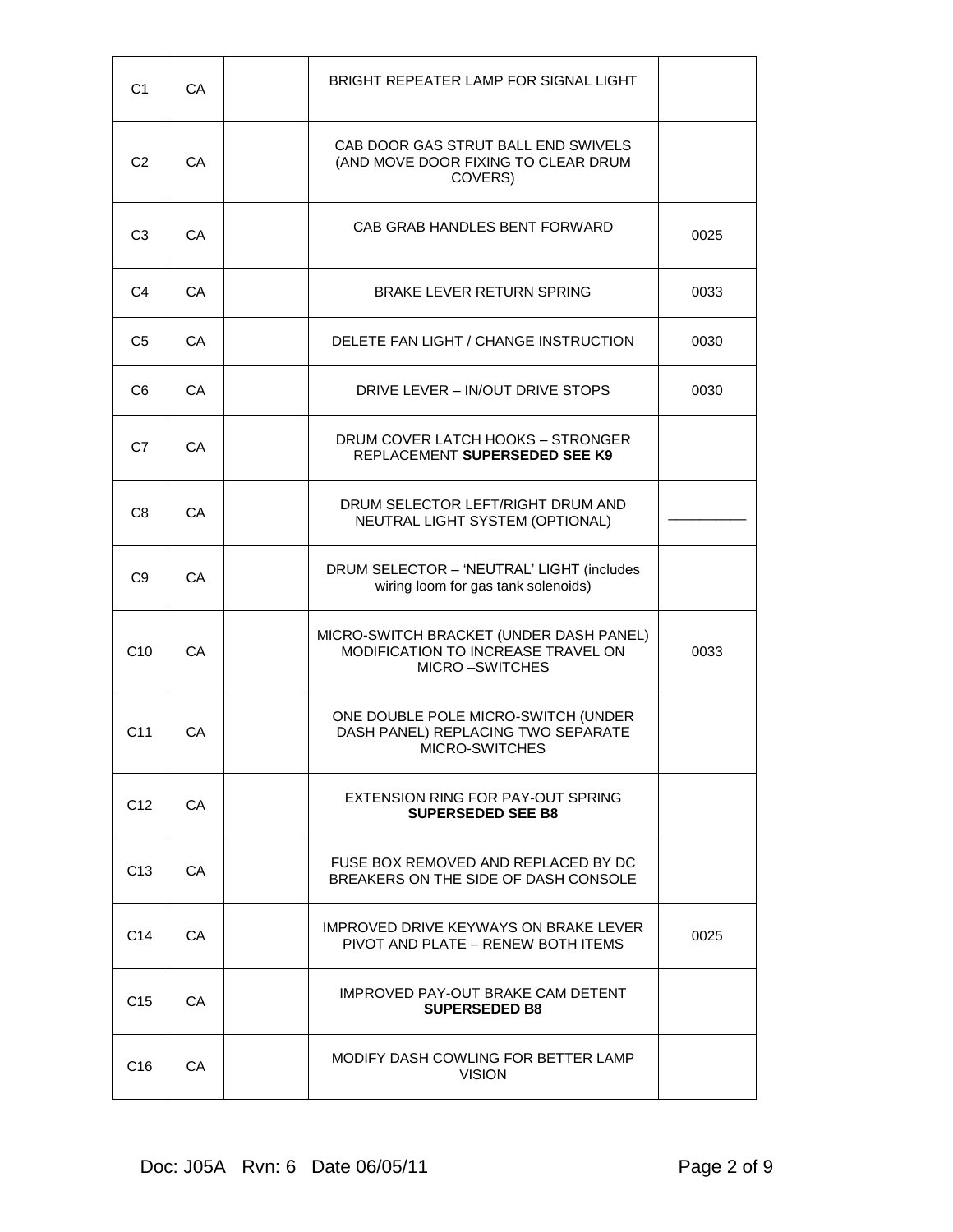| C <sub>17</sub> | СA  | CAB REAR SIDE AND VERTICAL SILL JOINED<br>TOGETHER (TO ELIMINATE LOOSE CABLE<br>SNAGGING) LEFT AND RIGHT HAND  |                   |
|-----------------|-----|----------------------------------------------------------------------------------------------------------------|-------------------|
| C <sub>18</sub> | CA. | LARGER SHAFT SIZE GUILLOTINE LEVER AND<br>ARM WITH BRONZE BUSH & MODIFY BULKHEAD                               | 0025              |
| C <sub>19</sub> | CA  | LEFT/RIGHT DRUM LIGHTS KIT - OPTIONAL                                                                          |                   |
| C <sub>20</sub> | CA  | MODIFIED AND SHORTENED PAY-OUT BRAKE<br>LEVER SUPERSEDED SEE B8                                                |                   |
| C21             | CA. | MOVE DOOR GAS STRUT FIXINGS FOR DRUM<br><b>COVER ACCESS</b>                                                    |                   |
| C <sub>22</sub> | СA  | NEW TYPE IGNITION SWITCH AND KEY WITH<br>START POSITION INTERLOCK TO PREVENT<br>STARTING WHILST ENGINE RUNNING | 0043              |
| C <sub>23</sub> | CA. | PANEL REINFORCEMENT FOR DRUM COVER<br>LATCH BUNG MOUNTING ON CAB SIDES                                         | 0030              |
| C <sub>24</sub> | CA  | RED/GREEN WATER TEMP GAUGE AND SENDER                                                                          |                   |
| C <sub>25</sub> | CA  | VINYL GRIPS ON LEVERS - COLOUR CODED                                                                           | 0031              |
| C <sub>26</sub> | CA  | SIGNAL LAMPS GATER KIT (EARLY MODELS)                                                                          | <b>UP TO 0025</b> |
| C <sub>27</sub> | CА  | THREAD INSERTS IN SIGNAL LAMP SWIVEL -<br>(EARLY MODELS)                                                       | <b>UP TO 0025</b> |
| C <sub>28</sub> | CA. | DRUM INSPECTION WINDOW SURROUNDS -<br>BOLT IN TYPE (NOT GLUE IN)                                               |                   |
| C <sub>29</sub> | СA  | A+ POSITION FOR THROTTLE GUIDES AND NEW<br><b>CLAMP PLATE</b>                                                  |                   |
| C <sub>30</sub> | СA  | RUBBER NOISE SHIELD FITTED ON BONNET TO<br>COVER BULKHEAD OPENING                                              | 0055              |
| C <sub>31</sub> | CA. | CONVERT TRAINING SEAT FRAME INTO<br>STORAGE BOX WITH HINGING OPEN SEAT BASE                                    |                   |
| C32             | CA  | 240MM X 150MM REAR OPENING HATCH VENTS<br>FITTED ONTO CAB REAR UPPER SIDE PANELS                               |                   |
| C <sub>33</sub> | СA  | YELLOW POINTERS TO INDICATE DRUM<br>SELECTOR LEVER LEFT/RIGHT ENGAGE<br><b>POSITIONS</b>                       |                   |
|                 |     |                                                                                                                |                   |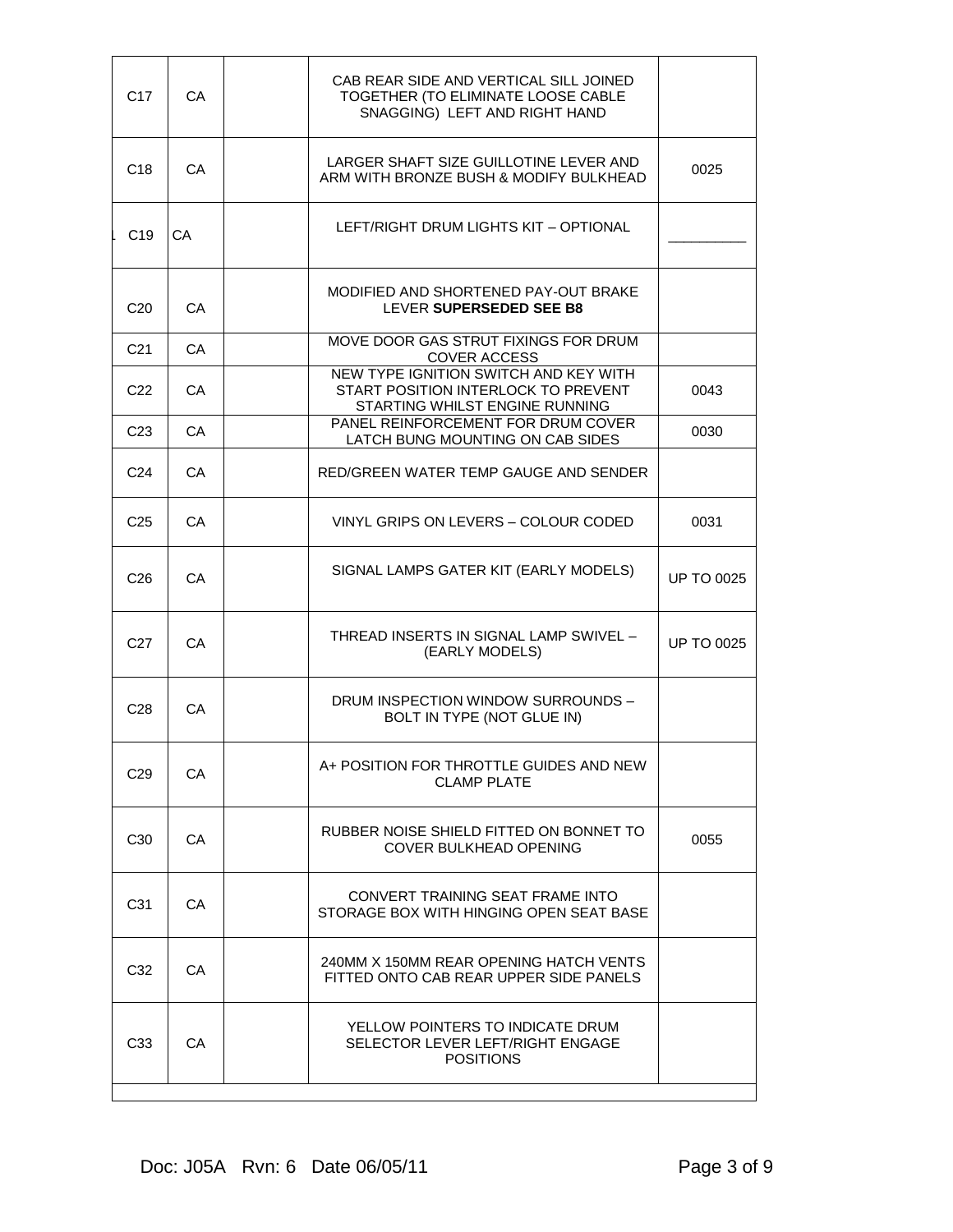| D1             | <b>CH</b> | GUILLOTINE RESETTER C BRACKETS ANTI<br><b>SNAG RAMP</b>                                                                                                                                        |                  |
|----------------|-----------|------------------------------------------------------------------------------------------------------------------------------------------------------------------------------------------------|------------------|
| D <sub>2</sub> | CH.       | NEW IMPROVED TOW HITCH ASSEMBLY WITH<br><b>OVER CENTRE HANDBRAKE</b>                                                                                                                           |                  |
| D3             | <b>CH</b> | ROLLER BOX DAMPER MOUNTS - TOP ANTI-<br><b>SNAG CAPS</b>                                                                                                                                       | 0030             |
| D4             | CH.       | TOW HITCH STAND – NEW HEAVY DUTY BOX<br><b>SECTION STAND</b>                                                                                                                                   | 0021             |
| D5             | <b>CH</b> | TRACE TRAY EXHAUST GUARDS (BOLT ON)                                                                                                                                                            | 0035             |
| D <sub>6</sub> | <b>CH</b> | CABLE RAMP REPLACED WITH BOLT ON<br>FUNNEL PLATES TO CONTAIN LOOSE CABLE<br>AND ALLOW FOR LARGER DIAMETER AND<br>LIGHTER CABLES / ROPES ETC - NOTE ONLY<br>FITTED IN CONJUNCTION WITH K11 (PA) |                  |
|                |           |                                                                                                                                                                                                |                  |
| E1             | <b>CK</b> | CHOCK 'DIGGING' FRONT EDGE EXTENSIONS                                                                                                                                                          | 0025             |
|                |           |                                                                                                                                                                                                |                  |
| F1             | DR.       | <b>4 YELLOW EXTRA DRUM ROTATION LABELS</b>                                                                                                                                                     |                  |
| F <sub>2</sub> | DR.       | 48 EXTRA DRUM REINFORCEMENT WEBBS<br>(TWIN DRUM)                                                                                                                                               |                  |
| F <sub>3</sub> | <b>DR</b> | 96 x REINFORCEMENT WEBS ON DRUM CATCH<br>RAIL SPOKES (TWIN DRUM)                                                                                                                               |                  |
| F <sub>4</sub> | <b>DR</b> | DRILL AND TAP DRUM EXTRACTING HOLES IN<br>CENTRE PLATES OF BOTH DRUMS                                                                                                                          |                  |
| G <sub>1</sub> | ET.       | 10 DEGREES C LOWER ENGINE FAN SWITCH                                                                                                                                                           | 0015             |
| G <sub>2</sub> | ET        | AIR FILTER - PAPER TYPE INCLUDING NEW<br><b>HOUSINGS ETC.</b>                                                                                                                                  | 0030             |
| G <sub>3</sub> | ET        | ENGINE FAN – INCREASE FAN SPEED                                                                                                                                                                | 0015             |
| G4             | ET        | ENGINE FAN - STRENGTHENED IDLER PIVOT<br><b>MOUNT</b>                                                                                                                                          | <b>UPTO 0015</b> |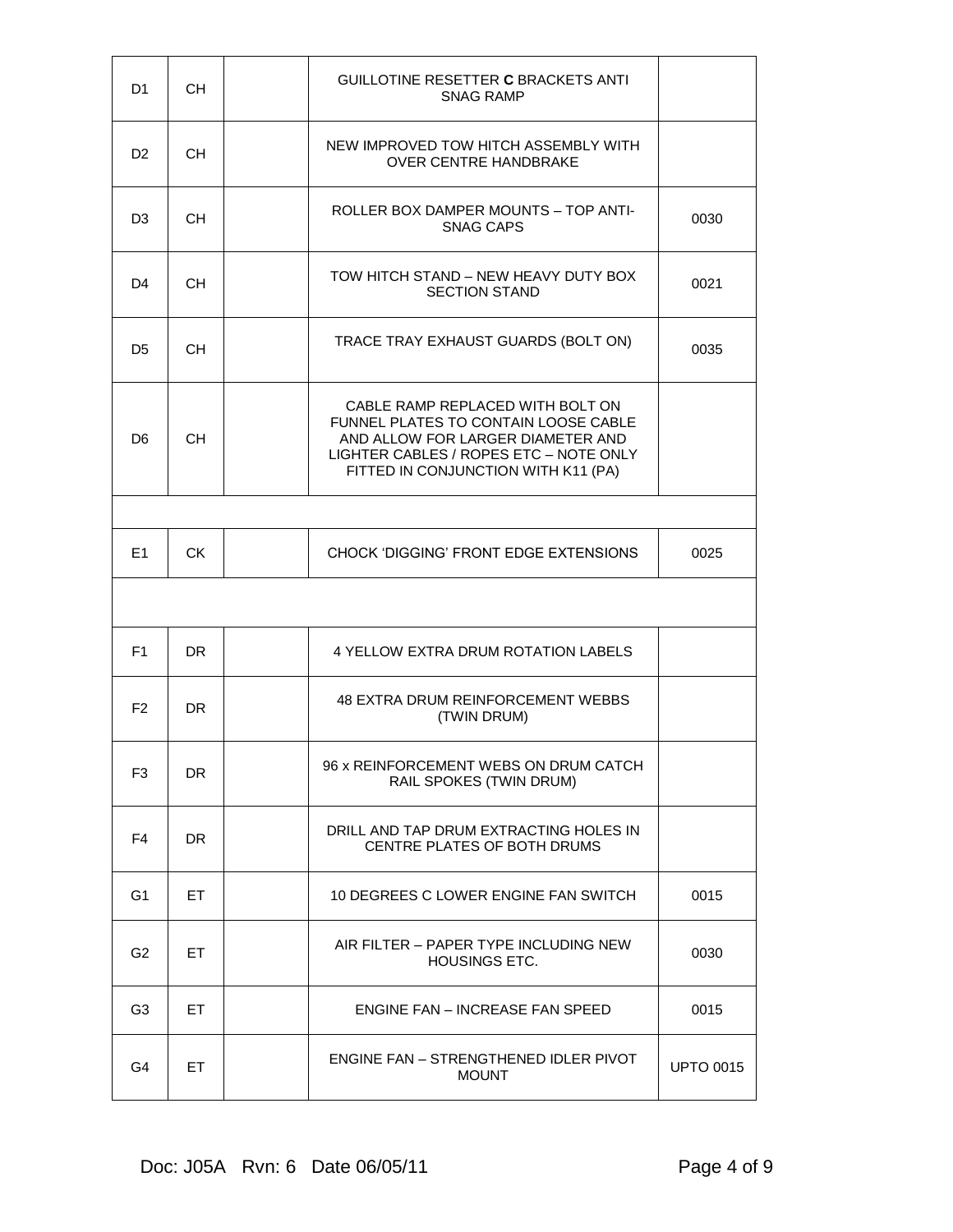| G <sub>5</sub>  | ET. | LATER TYPE 9 BLADE ENGINE FAN (15%<br><b>INCREASE IN AIR FLOW)</b>        | 0030 |
|-----------------|-----|---------------------------------------------------------------------------|------|
| G6              | ET  | NEW TYPE V BELT FOR ALTENATOR                                             |      |
| G7              | ET  | MODIFICATION TO OIL STRAINER IN SUMP                                      |      |
| G8              | ET. | SOLENOID FUEL SHUT OFF VALVES ON LPG<br>TANKS (AND WIRING LOOM TO SUIT)   |      |
| G9              | ET  | STARTER RELAY, FITTED TO ENGINE POST                                      |      |
| G <sub>10</sub> | ET  | PCV VALVE – CHANGE TO 34" HOSE & ELBOW                                    | 0055 |
| G11             | ET. | SHORT MACHINED TYPE TRANSMISSION<br><b>DIPSTICK</b>                       |      |
| G <sub>12</sub> | ET  | SILICONE RADIATOR HOSES - BOTTOM (ONE<br>PIECE)                           | 0025 |
| G <sub>13</sub> | ET. | THROTTLE SPRING - 10mm EXTENSION<br><b>SUPERSEDED SEE G19</b>             |      |
| G14             | ET  | RENEW M8 BELT TENSIONERS WITH M10 UNITS                                   | 0030 |
| G <sub>15</sub> | ET  | RPM LIMITER UPGRADED TO 5000 Rpm                                          |      |
| G16             | ET  | SPECIAL GM STARTER BOLTS AND FRONT END<br>BRACE KIT SUPERSEDED SEE G17    | 0041 |
| G17             | ET  | NEW TYPE LIGHT WEIGHT GEAR REDUCTION<br><b>STARTER</b>                    | 0045 |
| G18             | ET. | LATER TYPE COMPLETE ENGINE FAN / PULLEY /<br><b>CLUTCH ASSEMBLY</b>       | 0015 |
| G19             | ET. | THROTTLE ACCELERATION CONTROL DAMPER<br>SYSTEM WITH CABLE CONVERSION      | 0045 |
| G <sub>20</sub> | ET. | <b>RE-ROUTE VACUUM PIPES WITH T-PIECE &amp;</b><br><b>BLANK CARB PORT</b> |      |
| G21             | ET  | INSULATE NO 7 PLUG LEAD                                                   | 0055 |
| G22             | ET  | RELAY FOR MAIN ENGINE FAN SENDER AND<br>CONTROL PANEL FUSED AT 10AMP      | 0064 |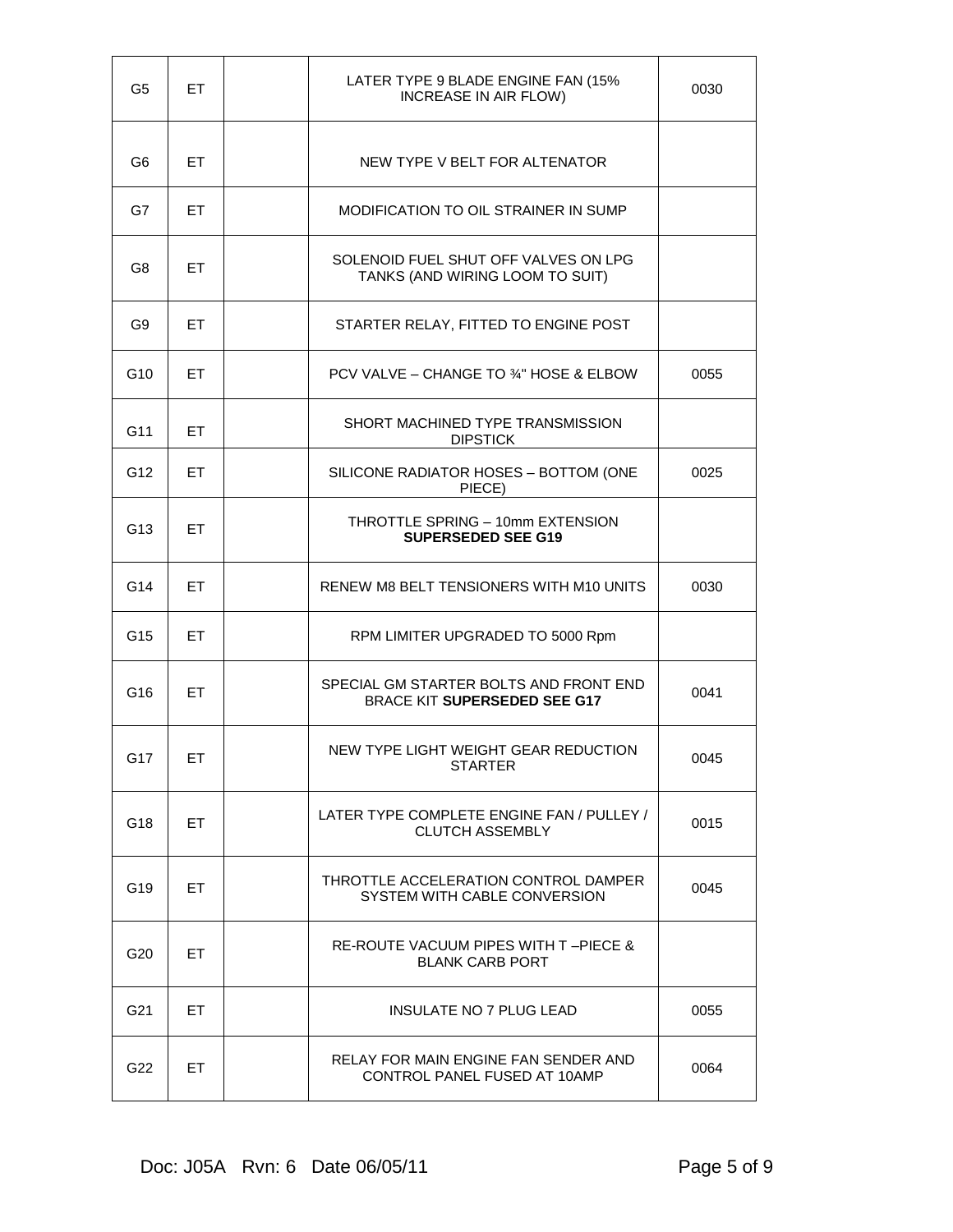| G23            | ET        | LATER DESIGN IGNITION DISTRIBUTER WITH<br>LARGER DIAMETER CAP AND VACUUM<br><b>ADVANCE SYSTEM</b>                   |      |
|----------------|-----------|---------------------------------------------------------------------------------------------------------------------|------|
|                |           |                                                                                                                     |      |
| H1             | GU        | ADJUSTABLE GUILLOTINE TRIGGER<br><b>ASSEMBLIES</b>                                                                  | 0030 |
| H <sub>2</sub> | GU        | GUILLOTINES - CAST 2 PIECE WITH BEARINGS<br>TYPE (EARLY MODELS)                                                     |      |
| H3             | GU        | <b>GUILLOTINE RESETTER SWIVELLING HANDLE</b>                                                                        |      |
| H4             | GU        | GUILLOTINE TRIGGER MOUNT BOSSES - M10<br>TO M12 AND 16Ø TO 20Ø                                                      |      |
| H5             | GU        | LARGER DIAMETER FIRST AND SECOND<br><b>GUILLOTINE LINKAGE RODS</b>                                                  |      |
| H6             | GU        | LARGER DIAMETER GUILLOTINE CROSSBAR<br>WITH PLUMBER BLOCK BEARINGS OR MODIFY<br><b>EXISTING</b>                     | 0030 |
|                |           |                                                                                                                     |      |
| J1             | MI        | LATEST 2 PART OPERATOR AND MAINTENANCE<br>MANUALS WITH PHOTOS, GLIDER LISTINGS,<br>SCHEDULES ETC (approx 140 pages) |      |
|                |           |                                                                                                                     |      |
| K1             | PA        | CAB SIDE AND RUNNING BOARDS PROTECTOR<br><b>STRIPS</b>                                                              |      |
| K <sub>2</sub> | PA        | DRUM COVERS – NEW HEAVY DUTY LATCHES –<br>DOUBLE LOCK SUPERSEDED SEE K9                                             |      |
| K3             | PA.       | EASY ACCESS HATCH FOR ENGINE AIR FILTER                                                                             | 0030 |
| K <sub>4</sub> | <b>PA</b> | <b>ENGINE COVERS - MORE VENTILATION</b>                                                                             |      |
| K5             | PA        | FOOT STEPS – NEW TYPE STEPS FITTED<br><b>BETWEEN TYRES</b>                                                          |      |
| K <sub>6</sub> | <b>PA</b> | NON SLIP COATING ON RUNNING BOARDS                                                                                  | 0030 |
| K7             | PA        | REAR COVER VENTILATION PANEL                                                                                        |      |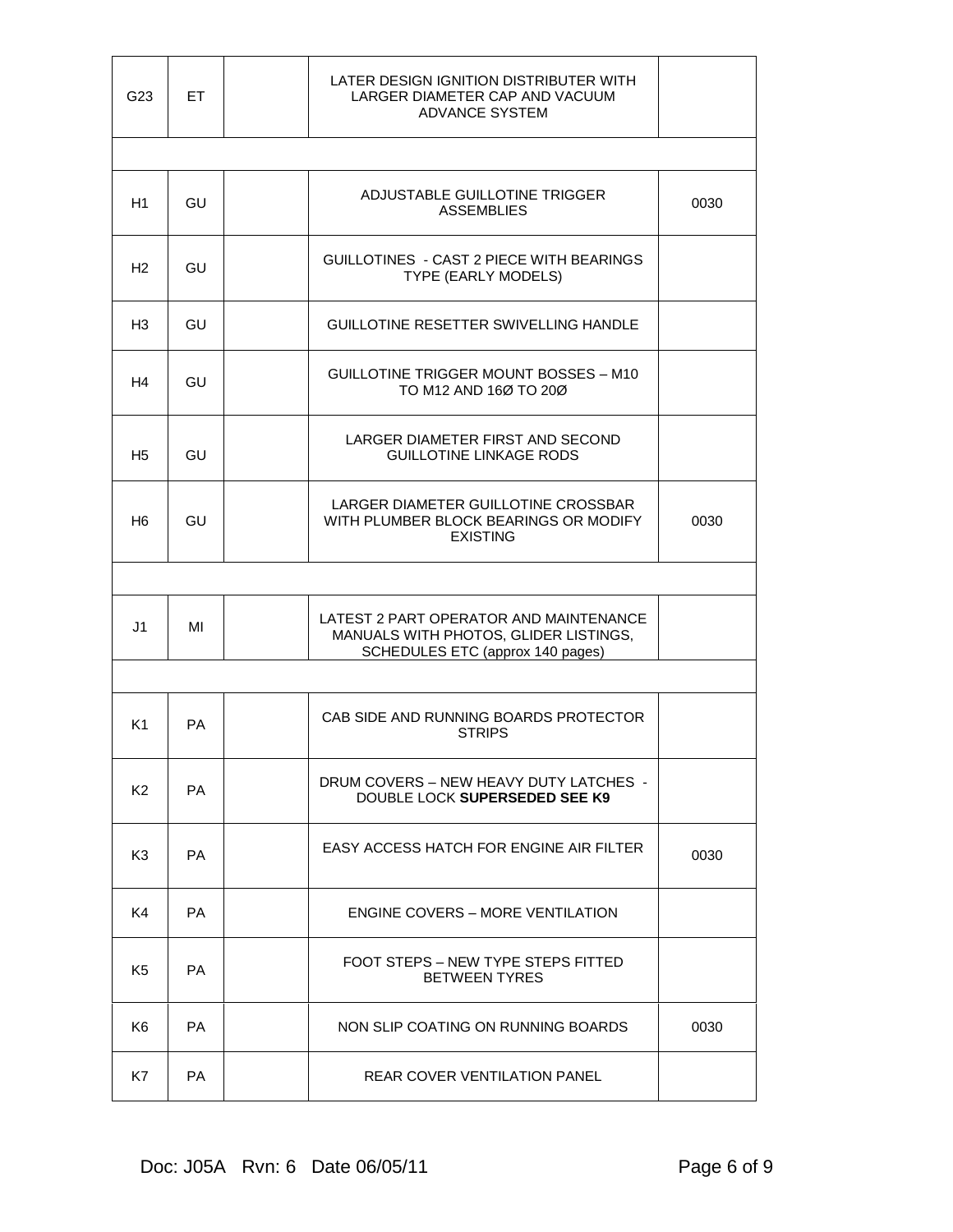| K <sub>8</sub>  | PA        | RUNNING BOARD COVERS - DELETE BUNG<br><b>MOUNTS AND FIT WEIGHTS</b>                                                                       | 0030 |
|-----------------|-----------|-------------------------------------------------------------------------------------------------------------------------------------------|------|
| K9              | PA        | DRUM COVER AND HOOK SYSTEM REMOVED<br>FOR RUBBER BONNET FASTENERS (2 EACH<br>SIDE)                                                        | 0042 |
| K <sub>10</sub> | PA        | FRONT CORNER PANELS ON CHASSIS (BOLT ON<br>NOT WELD ON)                                                                                   |      |
| K <sub>11</sub> | PA        | BOX SECTION CAB TO RUNNING BOARD JOINER<br>BRACKET - LEFT AND RIGHT HAND (In<br>conjunction with D6) ADD PANEL REINFORCER<br><b>BOLTS</b> |      |
| K <sub>12</sub> | PA        | ENGINE COVER BUMP STOPS - BOLT ON (NOT<br>WELD ON) REINFORCEMENT                                                                          | 0030 |
| K <sub>13</sub> | PA        | GUILLOTINE GUARD 2 <sup>ND</sup> FASTENING TO<br>PREVENT GAP EXPOSED                                                                      |      |
| K14             | PA        | DRUM COVER HINGE NYLON FRICTION<br>WASHERS REPLACED WITH STEEL ONES TO<br><b>INCREASE FRICTION</b>                                        |      |
|                 |           |                                                                                                                                           |      |
| L1              | <b>RA</b> | NEW TYPE RADIATOR AND SEPARATE HEADER<br>TANK / NEW BONNET SCOOP TO SUIT                                                                  |      |
| L2              | <b>RA</b> | RADIATOR FAN 3 PIECE COWLINGS (EARLY<br>MODELS)                                                                                           |      |
| L3              | RA        | AUXILARY RADIATOR COOLING FAN SYSTEM,<br>385MM ELECTRIC FAN WITH THERMO SWITCH                                                            |      |
|                 |           |                                                                                                                                           |      |
| M1              | RB.       | REDUCE SMALL ROLLER TOP/BOTTOM<br><b>BRACKET WIDTH BELOW ROLLER DIAMETER</b>                                                              |      |
| M2.             | RB.       | FIX ROLLERBOX AT TILTED ANGLE                                                                                                             |      |
| ΜЗ              | RB.       | WELD ROUND BAR TO BOTTOM OF ROLLER BOX<br>TO PREVENT CABLE SNAG                                                                           |      |
| M4              | <b>RB</b> | NEW DESIGN SWIVELLING ROLLER BOX FOR<br>USE WITH DYNEEMA OR SKYROPE                                                                       |      |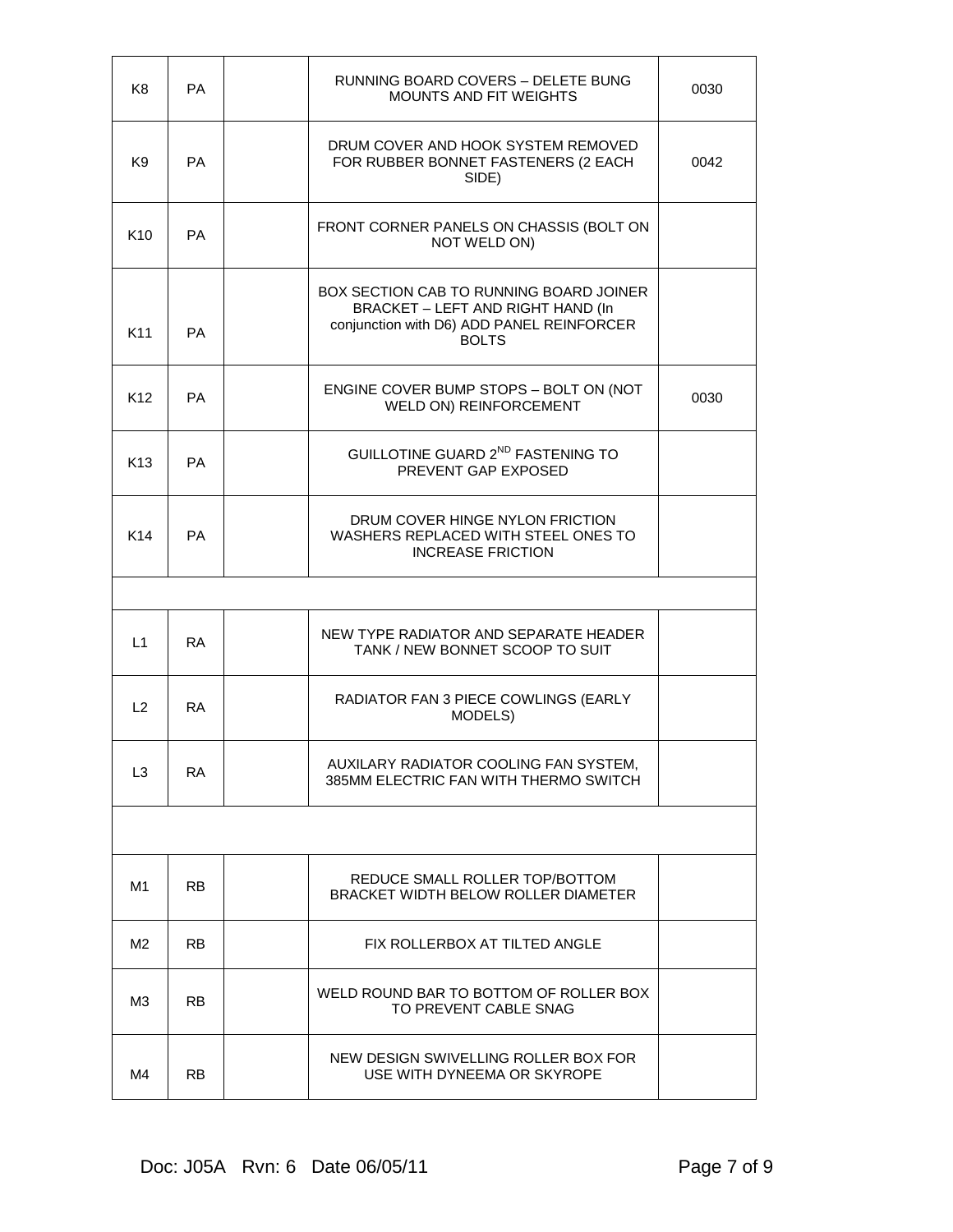#### **KEY FOR ABOVE - REF NO / LOCATION**

| $A-AX - AXLES$      |  |
|---------------------|--|
| B-BB - BEVEL BOX    |  |
| C-CA – CAB          |  |
| D-CH – CHASSIS      |  |
| E-CK – CHOCKS       |  |
| <b>F-DR – DRUMS</b> |  |

G-ET – ENGINE / TRANS H-GU – GUILLOTINE J-MI – MISCELLANEOUS K-PA – PANEL WORK L-RA – RADIATOR M-RB – ROLLER BOX

#### **KEY FOR ABOVE - FITTED TO WINCH**

**E** – ESSENTIAL TO PREVENT FUTURE PROBLEMS **R** – RECOMMENDED **N** – ONLY REQUIRED IF THERE IS A PROBLEM (OR SUSPECTED PROBLEM) **YES** – WILL BE DONE (IF NOT ALREADY DONE) **MAY** – WILL BE DONE IF THERE IS A PROBLEM (OR SUSPECTED PROBLEM) **AF** - ALLREADY FITTED FOR EURO PRICES PLEASE MULTIPLY UK POUNDS (£) BY 1.25

### **REPAIRS/PAINTING REQUIRED**

| <b>SERIAL</b>   | <b>PARTS&amp;LABOUR   DESCRIPTION</b><br><b>COST</b> |  |
|-----------------|------------------------------------------------------|--|
|                 |                                                      |  |
| N <sub>1</sub>  |                                                      |  |
| N <sub>2</sub>  |                                                      |  |
| N3              |                                                      |  |
| N <sub>4</sub>  |                                                      |  |
| N <sub>5</sub>  |                                                      |  |
| N <sub>6</sub>  |                                                      |  |
| N7              |                                                      |  |
| N <sub>8</sub>  |                                                      |  |
| N <sub>9</sub>  |                                                      |  |
| N <sub>10</sub> |                                                      |  |
| N <sub>11</sub> |                                                      |  |
| N <sub>12</sub> |                                                      |  |
| N <sub>13</sub> |                                                      |  |
| N <sub>14</sub> |                                                      |  |
| N <sub>15</sub> |                                                      |  |
| N <sub>16</sub> |                                                      |  |
| <b>N17</b>      |                                                      |  |